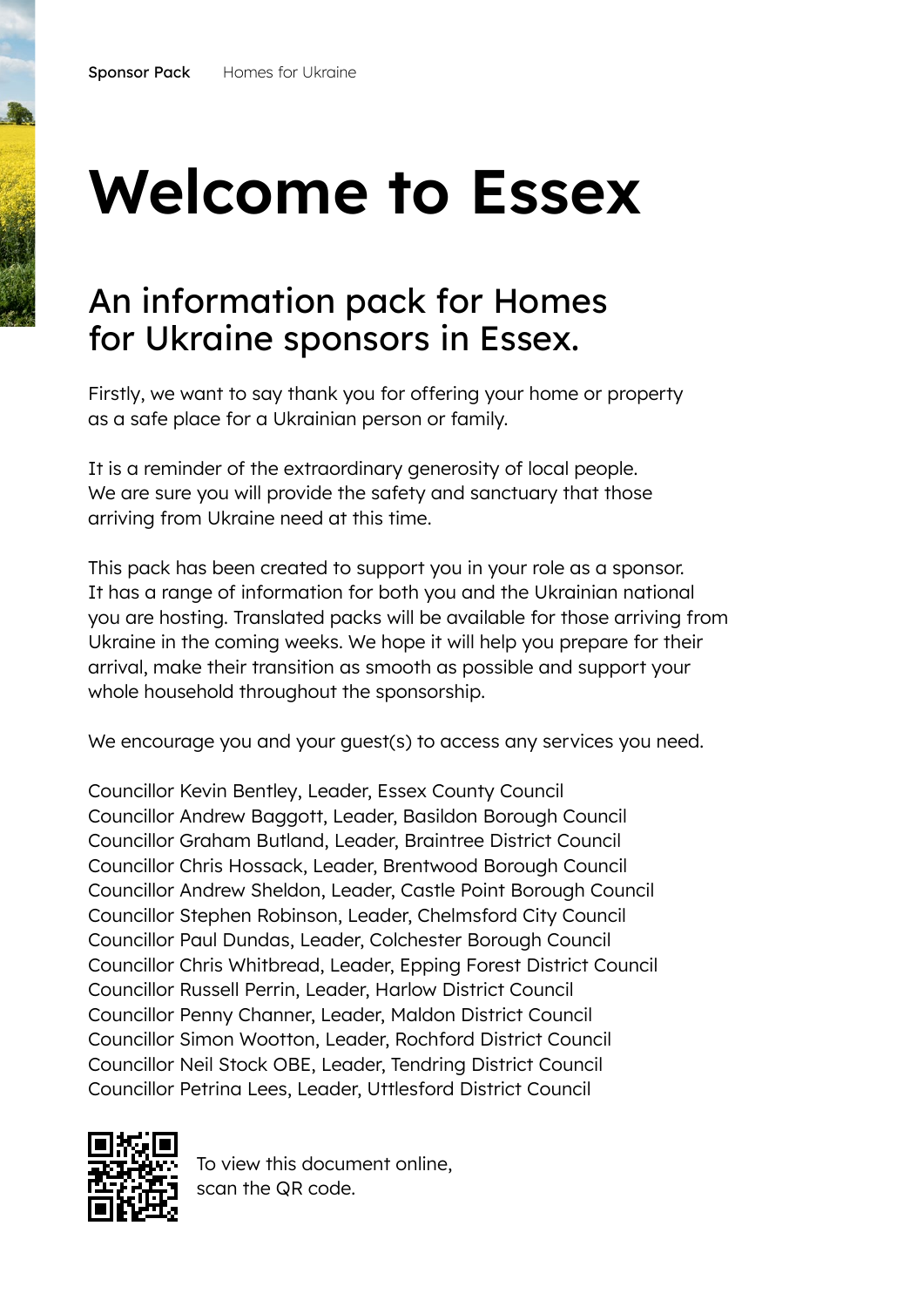# **Contents**

[Homes for Ukraine scheme](#page-2-0) [Finances and benefits](#page-3-0) [Health services](#page-4-0) [Applying for a school place and childcare](#page-5-0) [Mental health and emotional wellbeing](#page-6-0) [Getting support for a vulnerable adult](#page-7-0) [Getting support for a vulnerable child](#page-8-0) [Emergency services](#page-9-0) [Connecting with the local community](#page-11-0) [Immigration support](#page-12-0)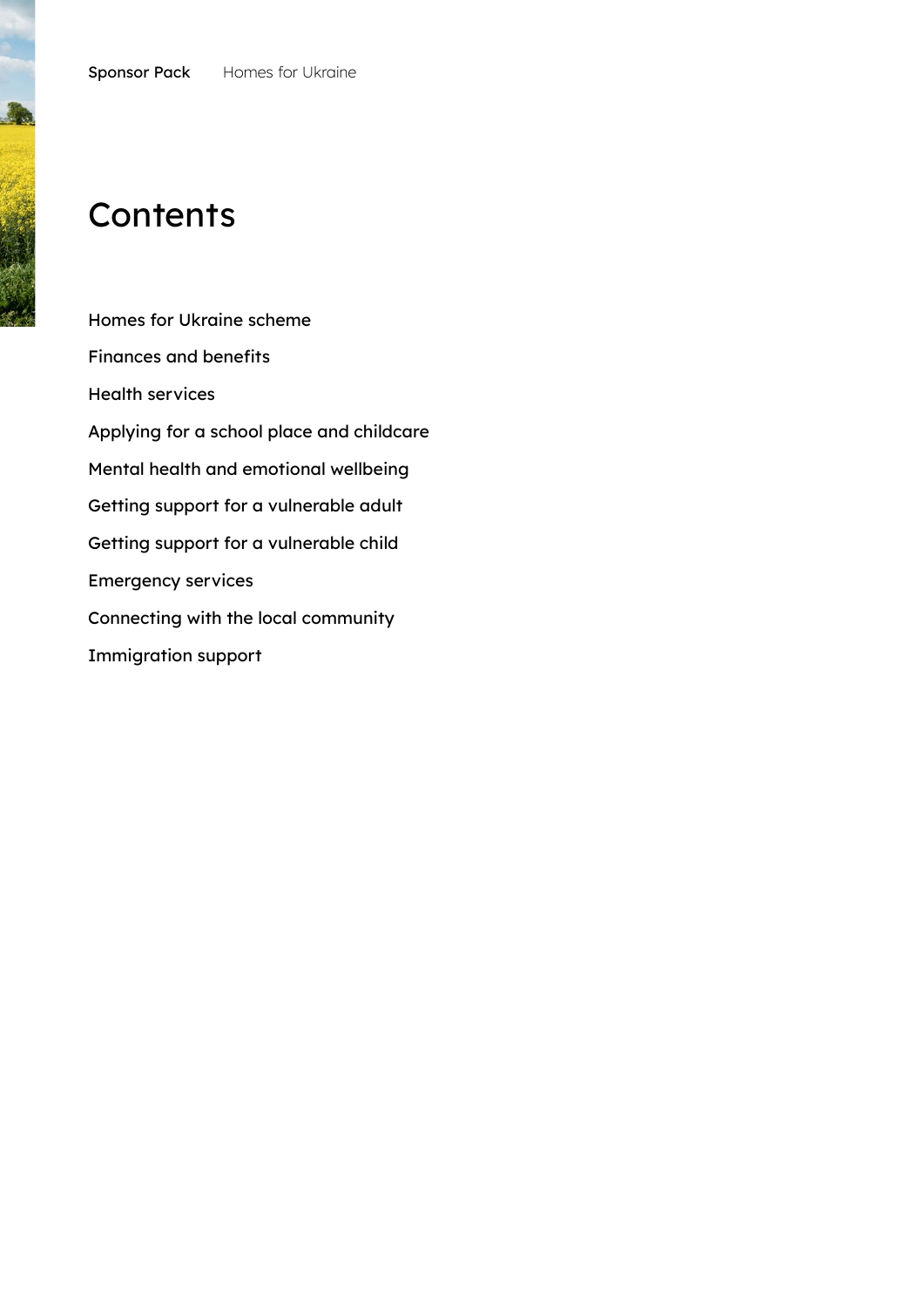# <span id="page-2-0"></span>Homes for Ukraine scheme

Here are some quick facts for sponsors about the Homes for Ukraine scheme.

If you haven't had them already, there will be checks (background and in-person) on you, your family and the accommodation that you will provide.

Current government guidance is that any benefits entitlements remain unchanged if you take in a Ukrainian person or people.

If you receive single person discount on your council tax, this remains unchanged if you take in a Ukrainian person or people.

Ukrainian nationals arriving under the scheme will be able to:

- live and work in the UK for up to three years
- access healthcare, benefits, employment support, education, and English language tuition

For more information about the scheme and related support, visit: [homesforukraine.campaign.gov.uk](https://homesforukraine.campaign.gov.uk)

For frequently asked questions about the scheme, visit:

[www.gov.uk/guidance/homes-for-ukraine](https://www.gov.uk/guidance/homes-for-ukraine-scheme-frequently-asked-questions)[scheme-frequently-asked-questions](https://www.gov.uk/guidance/homes-for-ukraine-scheme-frequently-asked-questions)

## **Upon arrival**

If you haven't already done so, when your guest(s) arrive, please email:

[BusinessSupport.FamilyOps@essex.gov.uk](mailto:BusinessSupport.FamilyOps%40essex.gov.uk?subject=) with the following information:

- Your name
- Your address
- Name(s) of the guest(s)
- Whether your guests include children aged 0 to 18 year old
- Date of arrival
- The name of the district, city or borough council, that covers the area you live in

In the subject line put: Homes for Ukraine Arrival Notification: [add your surname here]

This will help us to make sure safeguarding and accommodation checks, thank you payments, and support for children can be arranged.

If you do not have access to email, please phone Essex County Council on 0345 603 7627 and ask to speak to our Homes for Ukraine team.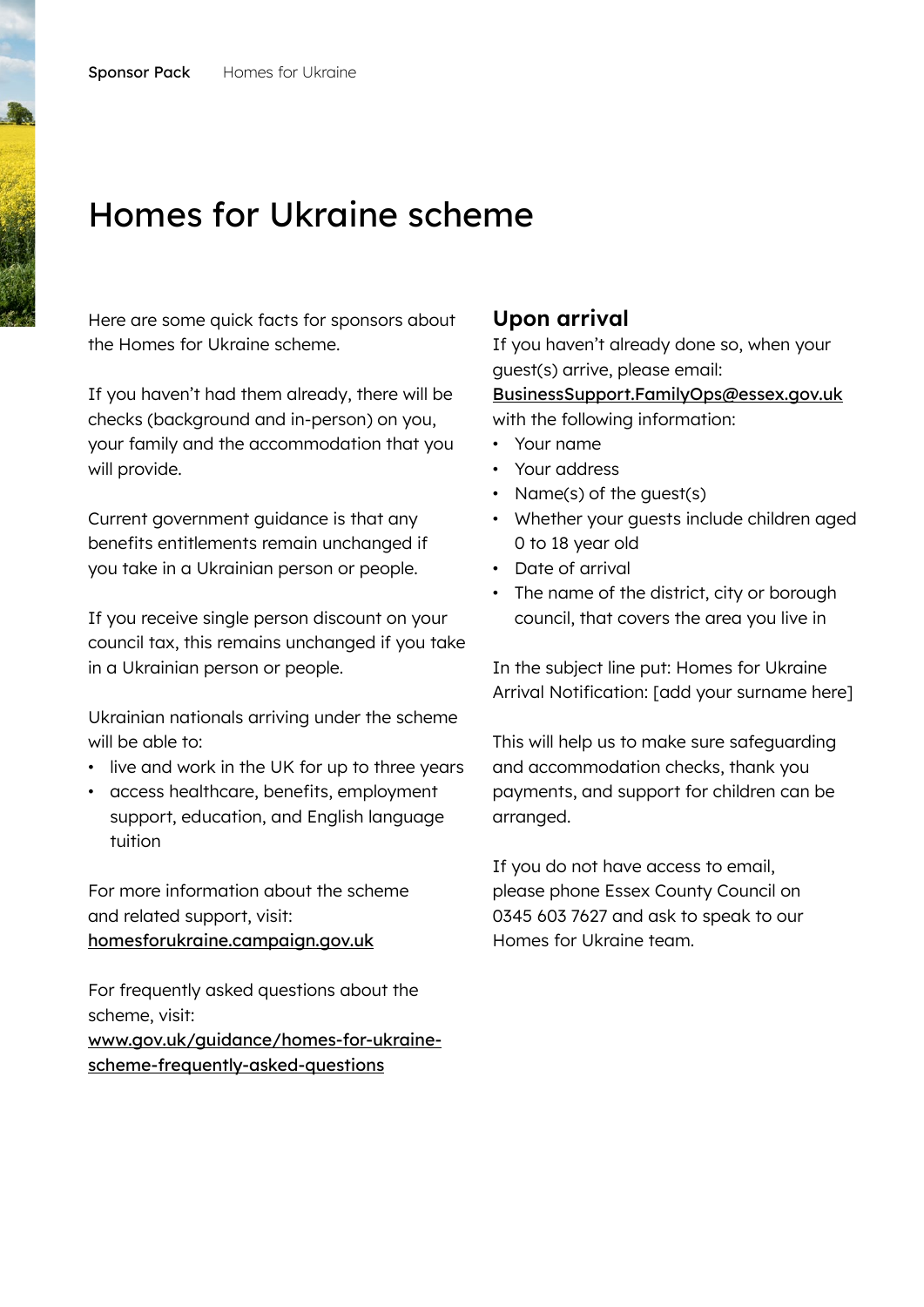# <span id="page-3-0"></span>Finances and benefits

#### **Universal Credit**

Ukrainian nationals can access Universal Credit as soon as they arrive in the UK. Universal Credit is a monthly payment to help with living costs.

[www.gov.uk/universal-credit](https://www.gov.uk/universal-credit)

If you have questions about how Universal Credit works you can call:

- 0800 328 5644 to speak to Universal Credit Full Service
- 0800 144 8444 to speak to Citizens Advice Help to Claim

## **Other benefits**

Ukrainian refugees are also eligible for:

- Housing Benefit
- Pension Credit
- Personal Independence Payment
- Child Disability Living Allowance
- Carers Allowance
- Attendance Allowance

Those who meet the criteria are eligible for the contributions-based Employment and Support Allowance and Jobseekers Allowance.

Ukrainian nationals do not need to go through certain checks, such as the Habitual Residency Test, which will speed up any claims they make.

Visit [gov.uk](http://gov.uk) to find out more and apply.

## **Setting up a bank account**

To receive Universal Credit and other benefits, your guest will need to open a bank account. They can open a bank account by visiting any bank. They will need to have documents that show their identity, immigration status and address.

#### **Food banks**

Food banks can provide you with free food and other essential items.

Visit Trussell Trust to find a local food bank: [www.trusselltrust.org/get-help/find-a](https://www.trusselltrust.org/get-help/find-a-foodbank/)[foodbank](https://www.trusselltrust.org/get-help/find-a-foodbank/)

## **Citizens Advice**

You or your guest(s) can get advice on issues including benefits, employment, immigration, debt and legal advice from your local Citizens Advice. They also offer a Help to Claim scheme that can support people to apply for benefits. Telephone: 03444 111 444 Visit: [www.citizensadvice.org.uk](https://www.citizensadvice.org.uk/)

#### **National Debtline**

The National Debtline offers free, confidential and independent advice about debt and money problems. Telephone: 0808 808 4000 Website: [www.nationaldebtline.org](https://www.nationaldebtline.org)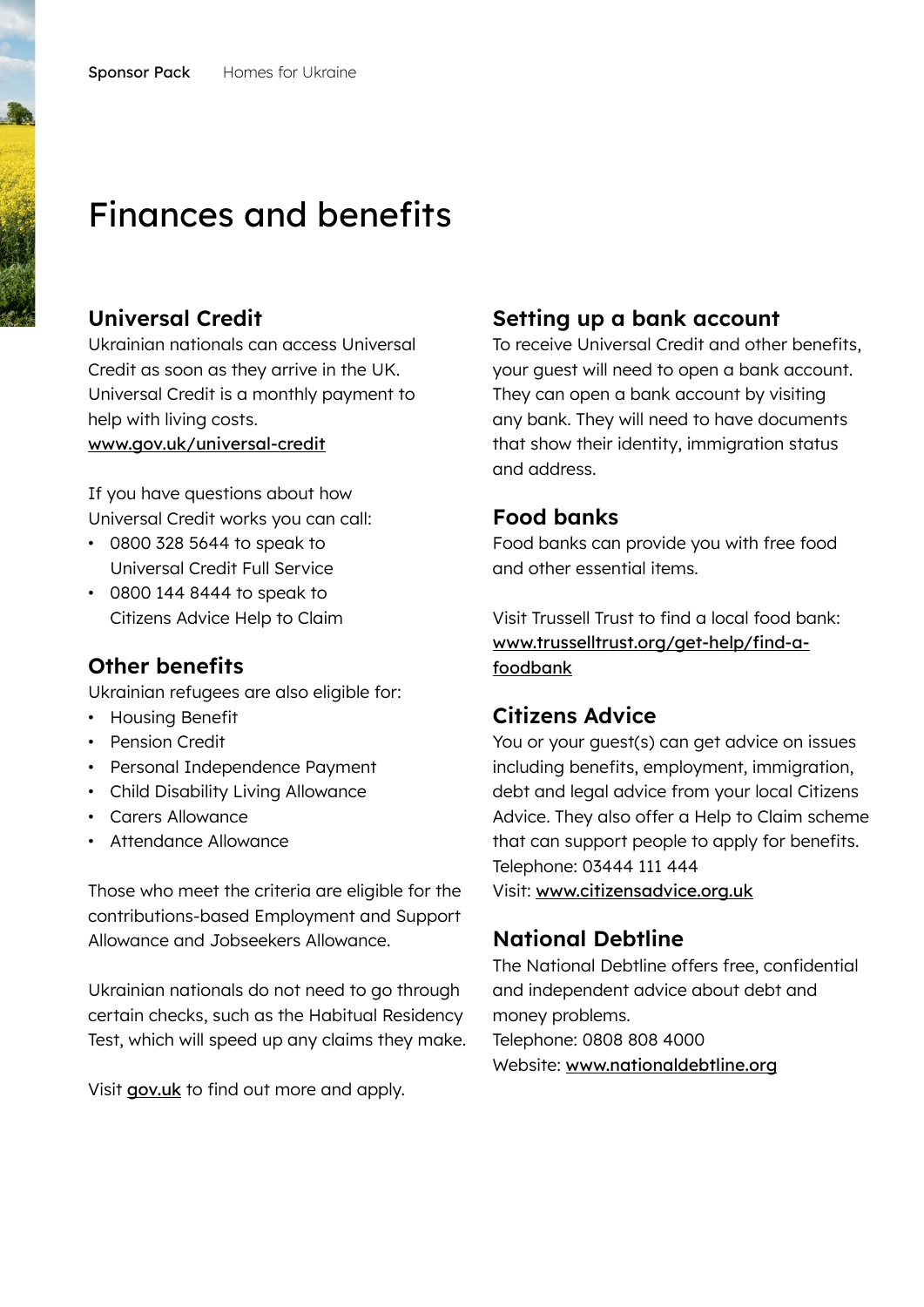# <span id="page-4-0"></span>Health services

## **Registering with a GP**

Ukrainian arrivals can receive emergency treatment from a GP surgery for 14 days.

After that, they will need to register with a GP at: [www.nhs.uk/nhs-services/gps](https://www.nhs.uk/nhs-services/gps/)

#### **Getting a prescription**

Ukrainian nationals will need to visit their new GP to get a prescription. They should then take their prescription to a pharmacy or chemist to receive the medication. They may need to pay for prescription medicines.

Pharmacists can give free advice on treating minor health problems, such as colds and coughs.

Find a local pharmacy: [www.nhs.uk/service](https://www.nhs.uk/service-search/pharmacy/find-a-pharmacy)[search/pharmacy/find-a-pharmacy](https://www.nhs.uk/service-search/pharmacy/find-a-pharmacy)

#### **Health advice from 111**

Get free health advice from the NHS by phoning 111 or visit: [www.nhs.uk/111](https://www.nhs.uk/nhs-services/urgent-and-emergency-care-services/when-to-use-111/) There is an interpreter service available.

#### **Dentistry services**

Ukrainian nationals can register with a dentist as either an NHS patient or a private patient. Find a dentist at: [www.nhs.uk/service-search/find-a-dentist](https://www.nhs.uk/service-search/find-a-dentist)

If your guest is receiving Universal Credit, they should let the practice know and register as an NHS patient. Check-ups and necessary treatments will be free.

## **Maternity care and midwifery services**

A GP can arrange appointments with maternity and midwifery services.

#### **Covid-19 vaccine**

Ukrainian nationals can get the Covid-19 vaccine and boosters for free through the NHS. They will need to be registered with a GP.

Find out how to get the Covid-19 vaccine at: [www.nhs.uk/covid-vaccine](https://www.nhs.uk/conditions/coronavirus-covid-19/coronavirus-vaccination/coronavirus-vaccine/)

## **Health information in other languages**

The NHS has collated a range of health information that is available in different languages, including Ukrainian and Russian. The topics include babies, cancer, heart health and mental health.

#### [www.nhs.uk/about-us/health-information-in](https://www.nhs.uk/about-us/health-information-in-other-languages/)[other-languages](https://www.nhs.uk/about-us/health-information-in-other-languages/)

Doctors of the World has health information in Ukrainian, including a guide on how the NHS works.

[www.doctorsoftheworld.org.uk/translated](http://www.doctorsoftheworld.org.uk/translated-health-information)[health-information](http://www.doctorsoftheworld.org.uk/translated-health-information)

Psychology Tools has provided free resources about trauma and stress in Ukrainian, Polish and Russian. They might help people who have experienced the war in Ukraine. [www.psychologytools.com](https://www.psychologytools.com)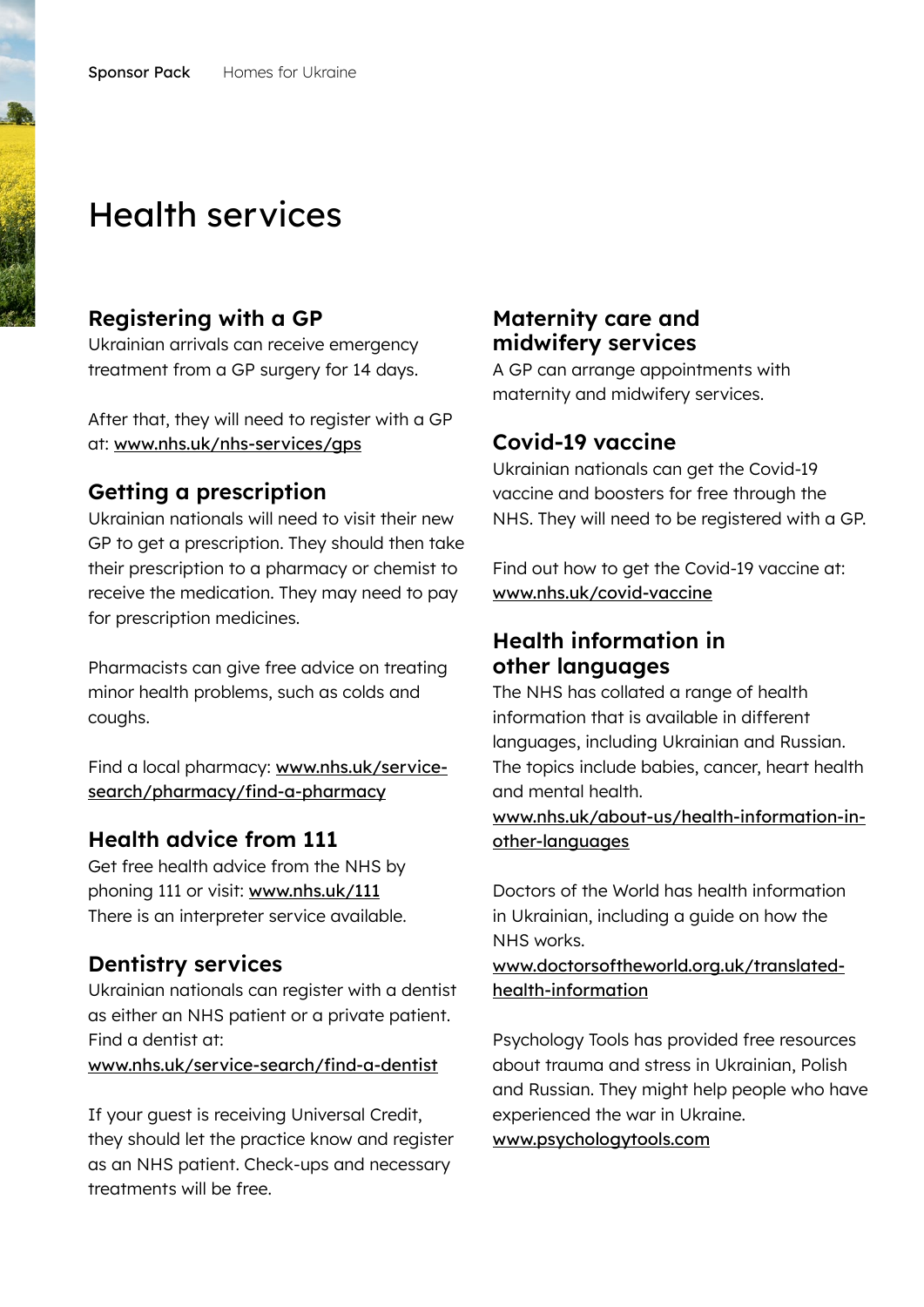# <span id="page-5-0"></span>Applying for a school place and childcare

Ukrainian nationals can apply for a school place for a child as soon as they arrive. Starting school can help children settle in and make friends.

A parent can apply for a school place for their child. Alternatively, you can complete the application on the parent's behalf.

You can apply for the child to start in the new school year in September or in the middle of the school year.

The application will be considered under Essex's school admission arrangements, as all applications are. The outcome will depend on the number of places available at local schools.

Find application forms, admissions information and more about Essex schools at: [www.essex.gov.uk/admissions](https://www.essex.gov.uk/topic/admissions)

For advice and guidance, telephone School Admissions on 0345 603 2200.

#### **Free home to school transport**

Some children are eligible for home to school transport. For criteria and to apply for free school transport, visit: [www.essex.gov.uk/school-transport](https://www.essex.gov.uk/school-transport)

#### **Free school meals**

Children in reception, Year 1 and Year 2 automatically get free school meals.

Children in Year 3 or above may be eligible for free school meals. This includes if their parent is receiving Universal Credit.

For more information and to apply for free school meals, visit: [www.essex.gov.uk/free-school-meals](https://www.essex.gov.uk/free-school-meals)

#### **Childcare**

Ukrainian nationals will be able to get advice and support to find childcare from our Family Information Service. Telephone: 0800 055 6874 Email: [fis@essex.gov.uk](mailto:fis%40essex.gov.uk?subject=) Website: [www.essex.gov.uk/fis](https://www.essex.gov.uk/find-a-childcare-provider/find-childcare)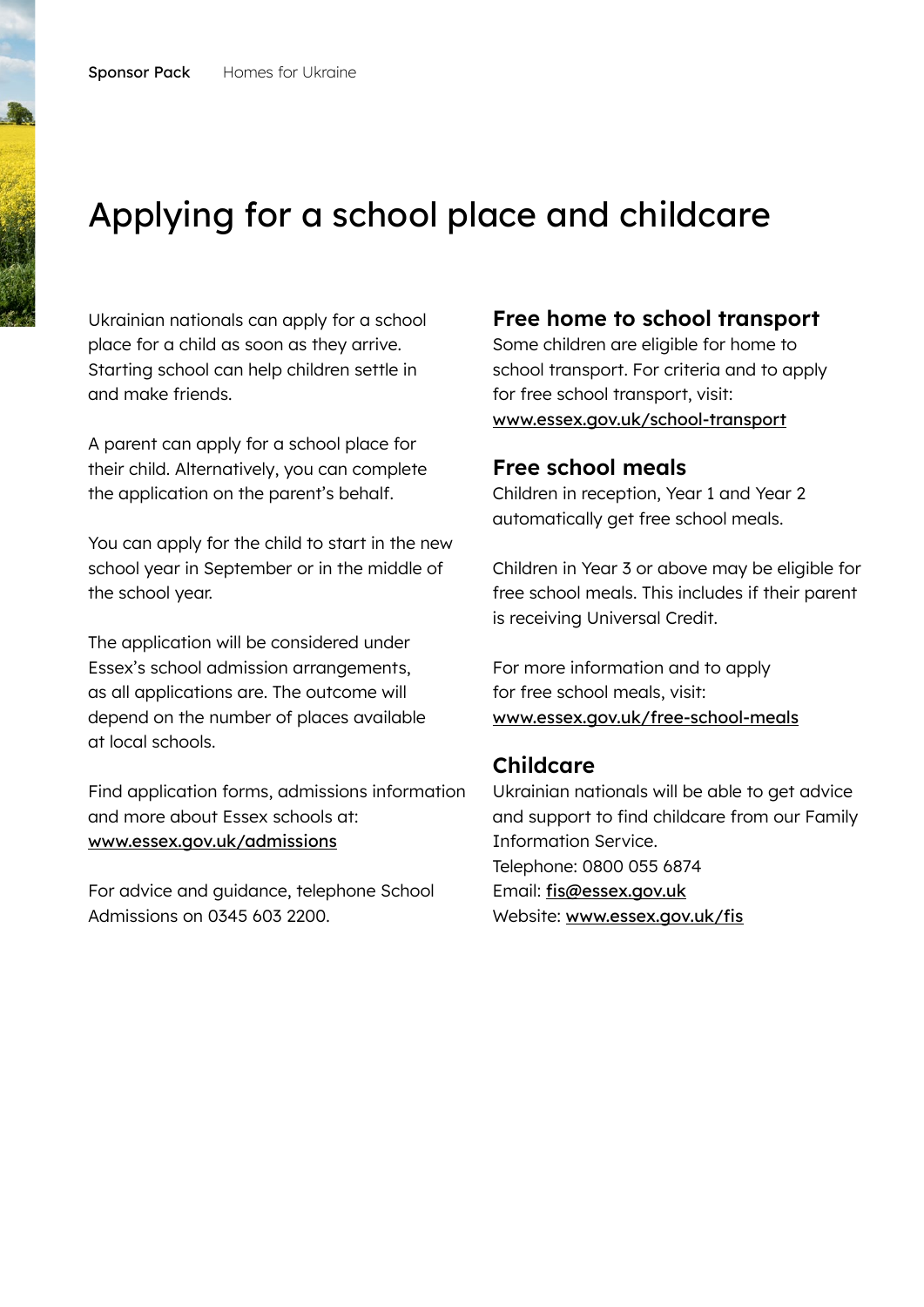# <span id="page-6-0"></span>Mental health and emotional wellbeing

There is help available if you think your guest(s) need support.

It is important to speak to someone as soon as possible so they can get the support they need.

## **Support for children and young people**

Children and young people can get advice and support from the Child and Adolescent Mental Health service.

The service can help with things like low mood, anxiety, sleep problems, trauma and loss. The service may help directly or point towards more appropriate support.

Any child, young person, parent or professional can contact the service.

Telephone: 0800 953 0222 (9am to 5pm, Monday to Friday) or 0800 995 1000 (outside of these hours)

Email: [SET-CAMHS.referrals@nelft.nhs.uk](mailto:SET-CAMHS.referrals%40nelft.nhs.uk?subject=)

#### **Support for adults**

Adults can get advice and support from the Adult Mental Health and Wellbeing team.

This service helps people who are experiencing mental health concerns like anxiety and depression. They provide practical advice on how to access appropriate local services.

If a mental health need is more severe, they will advise on the best next steps to ensure you get help as soon as possible.

Telephone: 0333 032 2958 (9am to 5pm, Monday to Friday)

Email: [MH.wellbeingteam@essex.gov.uk](mailto:MH.wellbeingteam%40essex.gov.uk?subject=)

Outside of these hours, call 111 and select option 2 for mental health crisis support.

#### **Mental health organisations**

These local and national organisations also offer confidential advice, guidance and support to people struggling with their mental health.

#### **Inspire**

Telephone: 028 9032 8474 Email: [hello@inspirewellbeing.org](mailto:hello%40inspirewellbeing.org?subject=)

**Mind** Telephone: 0300 123 3393 Email: [info@mind.org.uk](mailto:info%40mind.org.uk?subject=) Website: [www.mind.org.uk](https://www.mind.org.uk)

#### **NHS**

Telephone: 111 Website: [www.nhs.uk/mental-health](https://www.nhs.uk/mental-health/)

#### **Peabody South East**

Telephone: 0800 288 8883 Website: [www.essexlocaloffer.org.uk/](http://www.essexlocaloffer.org.uk/peabody-south-east-essex-outreach-support-service) peabody-south-east-essex-outreach-supportservice

**Samaritans** Telephone: 116 123 Website: [www.samaritans.org](https://www.samaritans.org)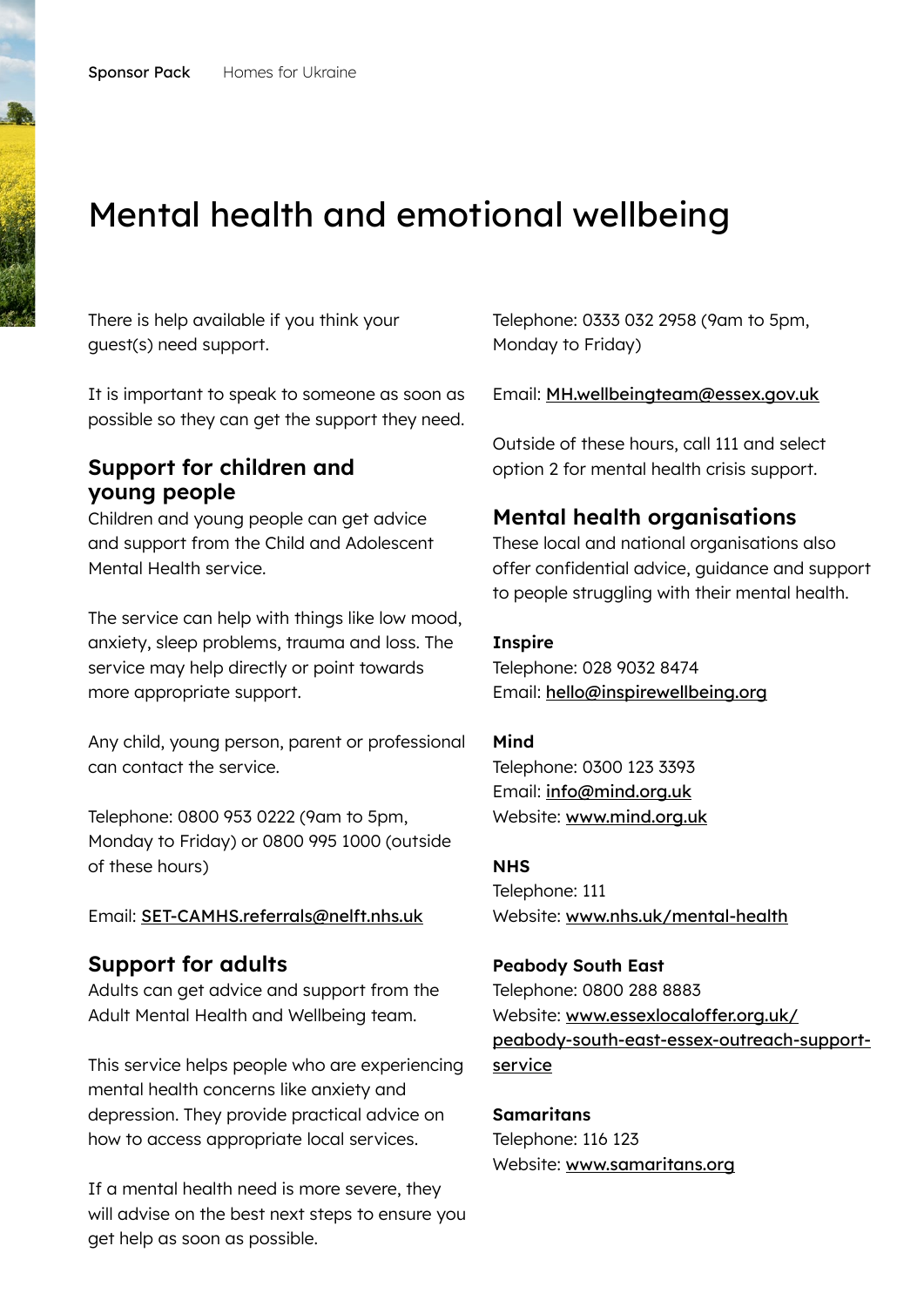# <span id="page-7-0"></span>Getting support for a vulnerable adult

Our Adult's Social Care service aims to help vulnerable adults stay healthy, well and safe.

Adults who have fled Ukraine may be vulnerable and our services could help them.

#### **Contact us**

If you are concerned that an adult may be at risk of harm please contact us.

During 8.45am to 5pm, Monday to Thursday and 8.45am to 4.30pm, Friday, please contact us by: Telephone: 0345 603 7630 Textphone: 0345 758 5592 Email: [socialcaredirect@essex.gov.uk](mailto:socialcaredirect%40essex.gov.uk?subject=)

Call 0345 606 1212 outside of the above hours to speak to our Emergency Duty Service.

## **More information**

Find out who can access Adult Social Care services: [www.scie.org.uk/care-act-2014/](http://www.scie.org.uk/care-act-2014/assessment-and-eligibility) assessment-and-eligibility

For more adult social care and health services: [www.essex.gov.uk/topic/adult-social-care](http://www.essex.gov.uk/topic/adult-social-care-and-health)and-health

Get help accessing health and social care services: [healthwatchessex.org.uk](https://healthwatchessex.org.uk)

Support for people with special or educational needs and disability: [www.essexlocaloffer.org.uk](http://www.essexlocaloffer.org.uk)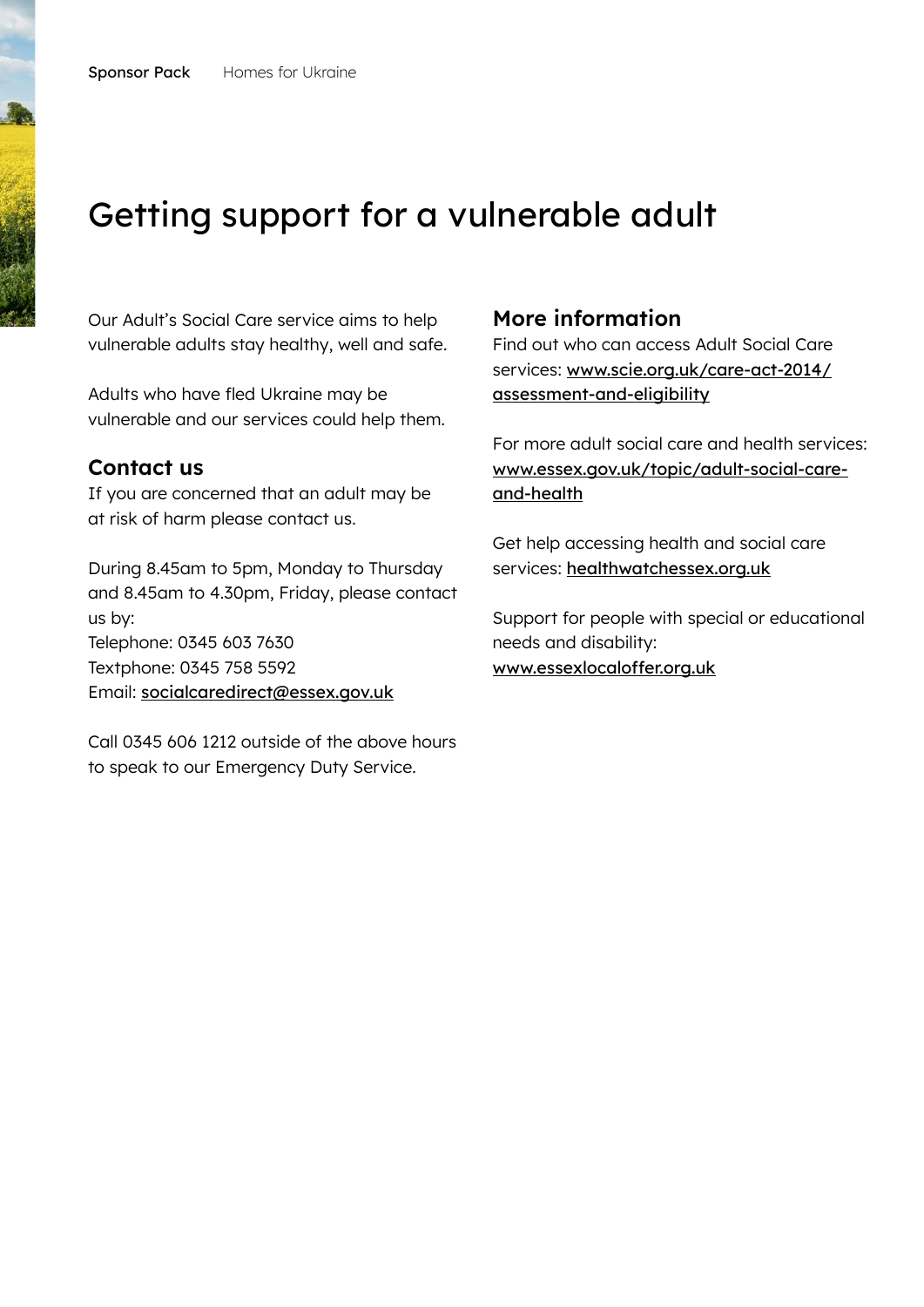# <span id="page-8-0"></span>Getting support for a vulnerable child

Fleeing the warzone in Ukraine may place particular strain on children, and it might create difficulties within family relationships.

The purpose of our Children's Social Care service is to keep children safe and well. We intervene if a child is suffering and also provide parents with help and support. This might be if a parent is too unwell to look after their child, or if their child has additional or special needs.

# **Find a children or family support service**

There are lots of local and national organisations that can provide support to families. They cover a range of needs, including bereavement and loss, mental health, social isolation, and financial concerns.

Website: [www.essex.gov.uk/directory-of-services](https://www.essex.gov.uk/directory-of-services)

#### **Request support for more complex needs**

If you have concerns about a child's wellbeing, you or their parent/carer can make a request for intensive support.

This might include: if a child is at risk of harm or neglect; if they have significant behavioural difficulties; or if family members are involved in crime, substance misuse or domestic violence.

Website:

[www.essex.gov.uk/request-support-from-us](https://www.essex.gov.uk/request-support-from-us)

## **If you have serious concerns about a child's welfare**

If you are worried that a child is being abused, neglected or has been abandoned, please call.

0345 603 7627 (9am to 5pm, Monday to Friday) to speak to our Children and Families Hub.

0345 606 1212 (all other times) to speak to our Emergency Duty Service.

#### **More information**

Find more advice for children, young people and families at: [www.essex.gov.uk/topic/](http://www.essex.gov.uk/topic/children-young-people-and-families) children-young-people-and-families

Read more about the issues affecting the safety and welfare of children at: [www.escb.co.uk](https://www.escb.co.uk)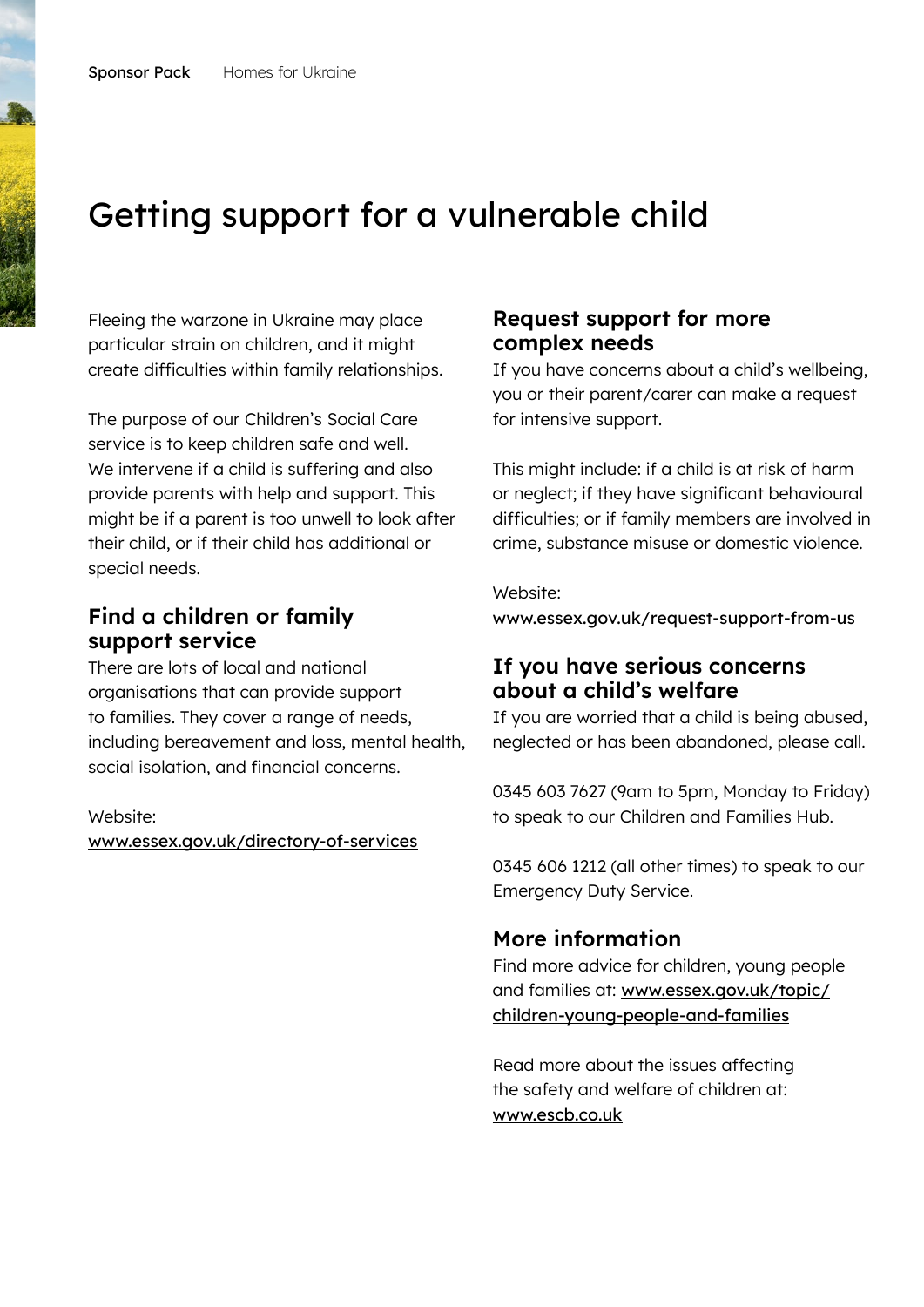# <span id="page-9-0"></span>Emergency services

# **Call 999 and ask to speak to the police**

Please advise your guest(s) that in an emergency they should call 999 and speak to the police if:

- a serious offence is in progress or has just been committed
- someone is in immediate danger or harm
- property is in danger of being damaged
- a serious disruption to the public is likely

They should call 101 for non-emergencies.

Submit a crime report online at: [www.essex.police.uk](https://www.essex.police.uk) or use the 'Live Chat' button to speak to an online operator between 7am-11pm.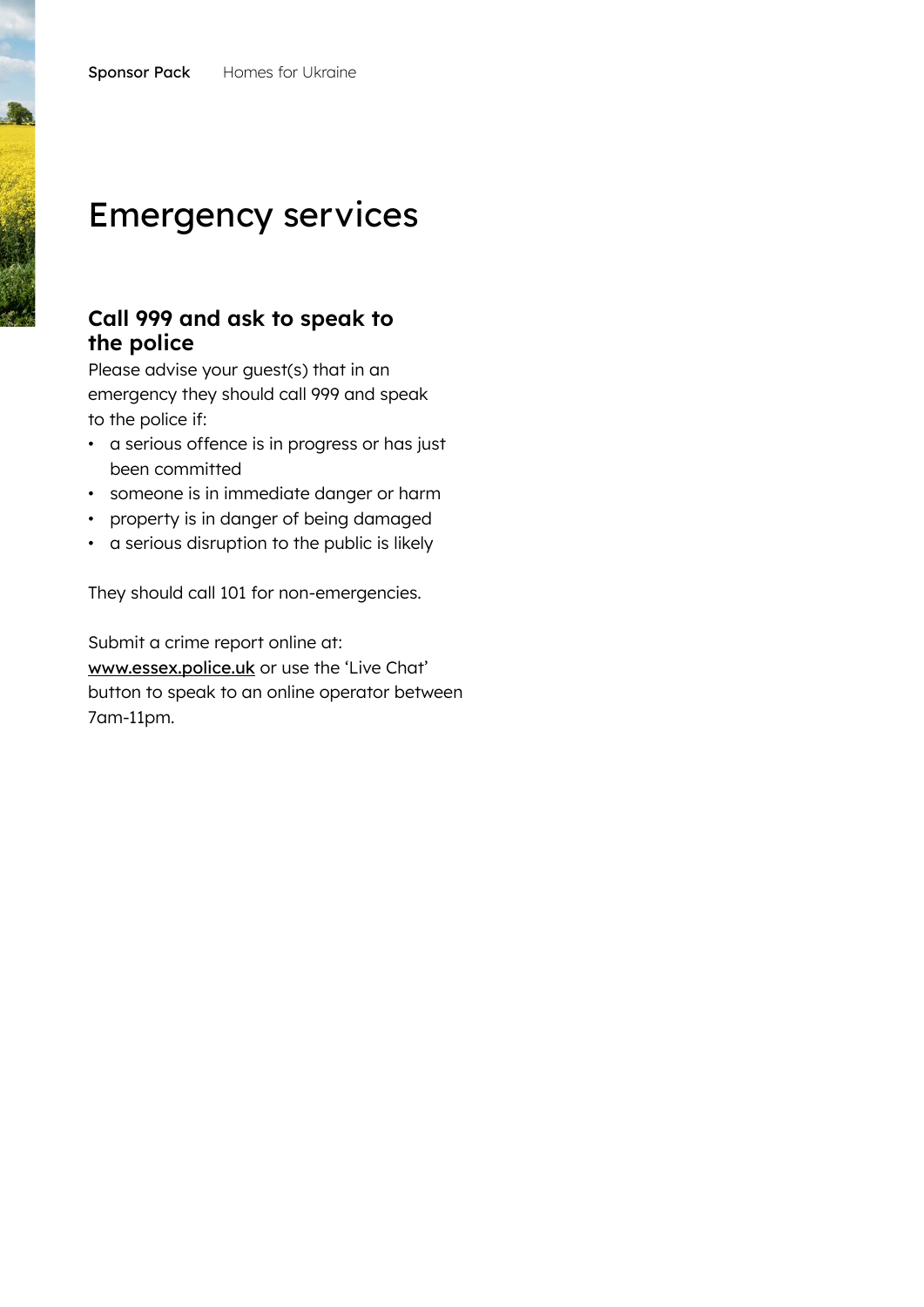## **Essex County Fire and Rescue Service**

The Essex County Fire and Rescue Service is here to keep everyone safe. Here is some guidance that can help you and your guest stay safe.

#### **Fire safety**

Fires at home are more common than you might think. To stay safe from fire, make sure to:

- have smoke alarms on every floor of your home and test them regularly
- avoid leaving cooking unattended or using chip pans and lots of hot oil
- avoid overloading electric sockets most can take a maximum of 13 amps
- keep matches and lighters away from children
- keep clothes away from heaters and open fires
- put out and dispose of cigarettes properly
- avoid charging mobile phones, tablets or e-cigarettes overnight, or longer than the recommended charging time
- plan an escape route in the case of a fire and make sure everyone in the property knows how they can get out

We offer free home fire safety visits to any Essex resident. If you do not have working smoke alarms, or have working smoke alarms but would like more information about how to live safely and securely at home, you can book a free visit at: [www.essex-fire.gov.uk/Home\\_](http://www.essex-fire.gov.uk/Home_Fire_Safety) Fire\_Safety or call 0300 303 0088.

#### **Water safety**

If you go swimming or are near water, remember:

- only swim at the beach and other places if lifeguards are present
- even on a warm day, the water is colder than it looks which can affect your ability to swim – enter the water slowly
- don't go too far and always swim parallel to the shore
- if you get caught in a rip current, swim parallel to the shore until you are free. Call for help.
- don't swim alone always take someone with you

If you are in trouble in water, float on your back then call for help or swim to safety.

If someone else is in trouble in water, **call 999 immediately**. Throw them something that floats so they can hold onto it.

#### **Road safety**

To drive in England, your guest(s) need a valid driver's license and valid insurance. The vehicle should be taxed and roadworthy. Remember Ukrainian nationals will be used to driving on the right side of the road.

To stay safe on the road:

- don't drive under the influence of alcohol or druas
- don't use a mobile phone while driving
- stay within the speed limit
- wear your seatbelt and make sure passengers do too
- call 999 if you are involved in a collision and it is an emergency
- download the What3Words app so emergency services can find you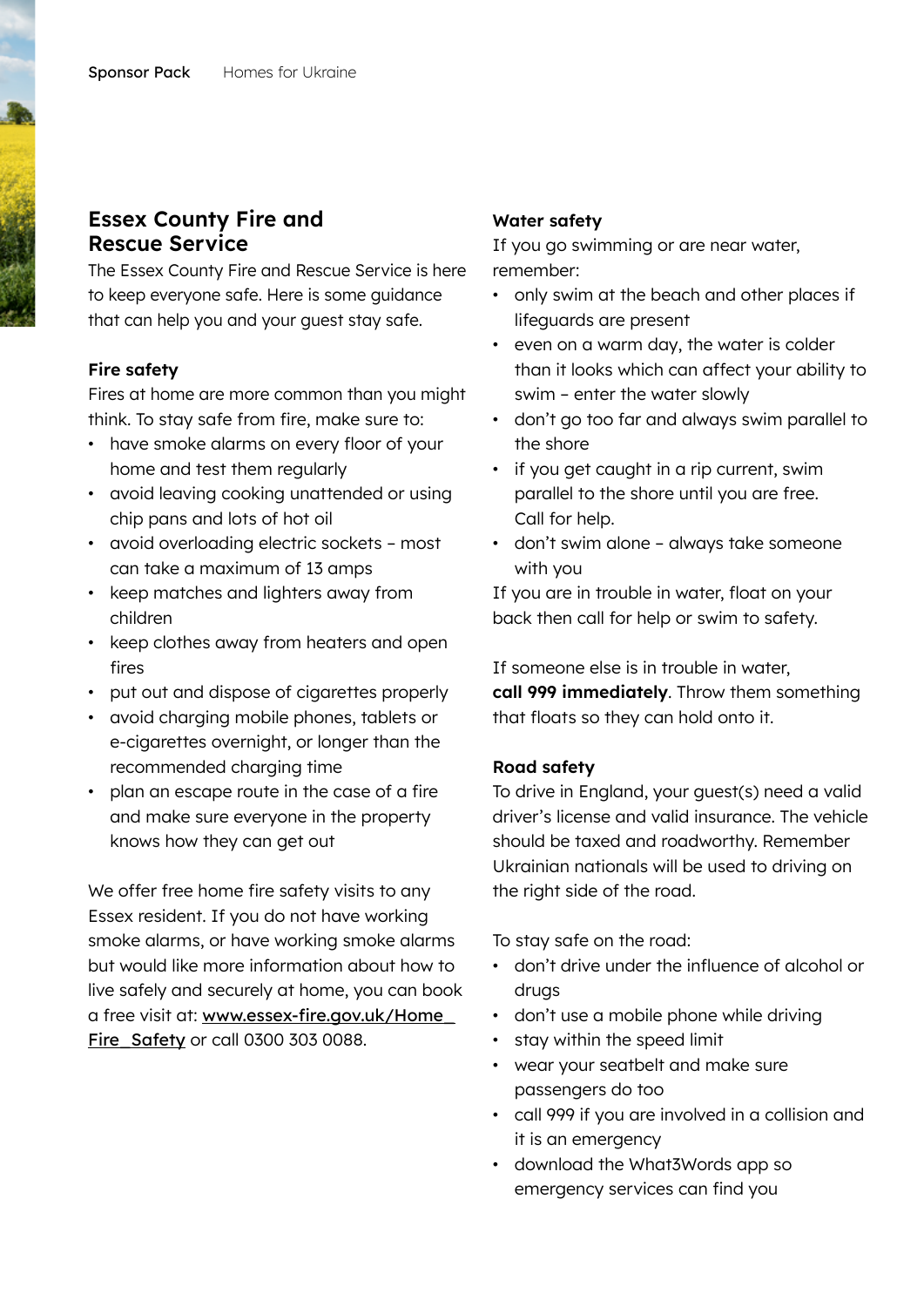# <span id="page-11-0"></span>Connecting with the local community

#### **The Essex Wellbeing Service**

The Essex Wellbeing Service (EWS) helps people connect with support services and local communities.

The EWS offers a translation service that could help you communicate with your guest(s). They also have a befriending service which can help Ukrainians meet people and make friends.

The EWS can also help with emotional wellbeing, mental health and physical health.

Telephone: 0300 303 9988 (8am to 7pm, Monday to Friday; 10am to 2pm Saturday)

## **'Essex is United for Ukraine' Facebook group**

'Essex is United for Ukraine' is a Facebook group for people who want to support sponsors, Ukrainian people and other individuals who have been impacted by the war.

Join the group to connect with local people who are United for Ukraine.

[www.facebook.com/groups/eiuforukraine](https://www.facebook.com/groups/eiuforukraine)

#### **Transport and travel links**

Visit Essex Highways for information about public transport, cycling and walking routes in Essex.

[www.essexhighways.org/getting-around](http://www.essexhighways.org/getting-around)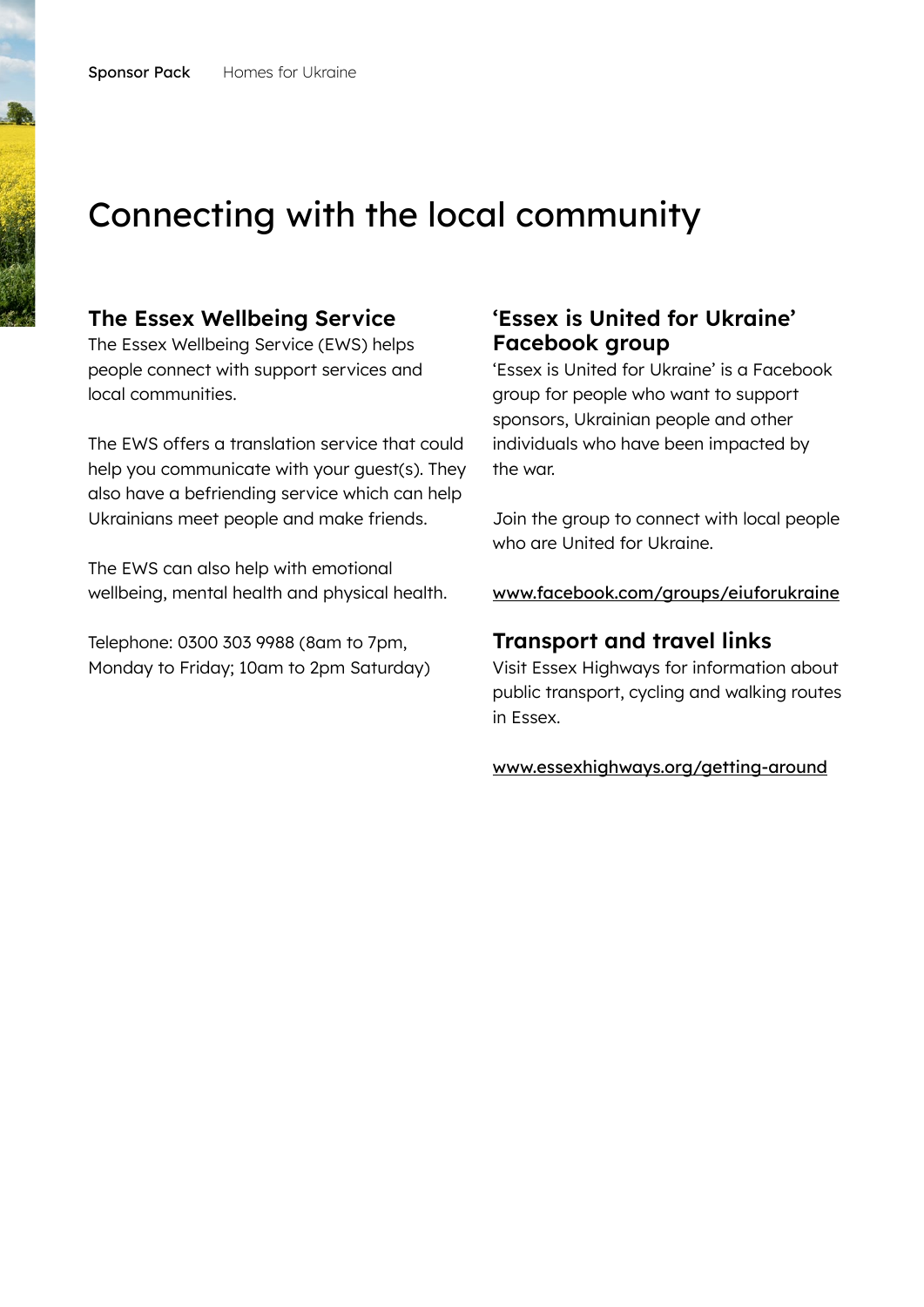# <span id="page-12-0"></span>Immigration support

#### **Migrant Help UK**

Migrant Help UK provides advice and support to asylum seekers, refugees and victims of modern slavery and trafficking.

Telephone: 0808 801 0503 Email: [info@migranthelpuk.org](mailto:info%40migranthelpuk.org?subject=) Website: [www.migranthelpuk.org](https://www.migranthelpuk.org)

## **Modern Slavery & Exploitation Helpline**

This helpline provides information and remediation support to people who have suffered labour exploitation and labour abuse.

Telephone: 08000 121700

## **British Red Cross**

British Red Cross supports refugees, providing emergency provisions for those facing severe hardship to giving orientation support and friendly advice to the most vulnerable.

Telephone: 0808 196 3651 Email: [info@britishredcross.org.uk](mailto:info%40britishredcross.org.uk?subject=)

### **Refugee Council**

Refugee Council provides support and advice to refugees and asylum seekers.

Telephone: 0207 346 6700 Website: [www.refugeecouncil.org.uk](https://www.refugeecouncil.org.uk/?doing_wp_cron=1648456177.4106950759887695312500)

#### **The Salvation Army**

The Salvation Army provides support and advice to refugees and asylum seekers and specialist support to victims of modern slavery.

Telephone: 0800 808 3733 Website: [www.salvationarmy.org.uk](https://www.salvationarmy.org.uk)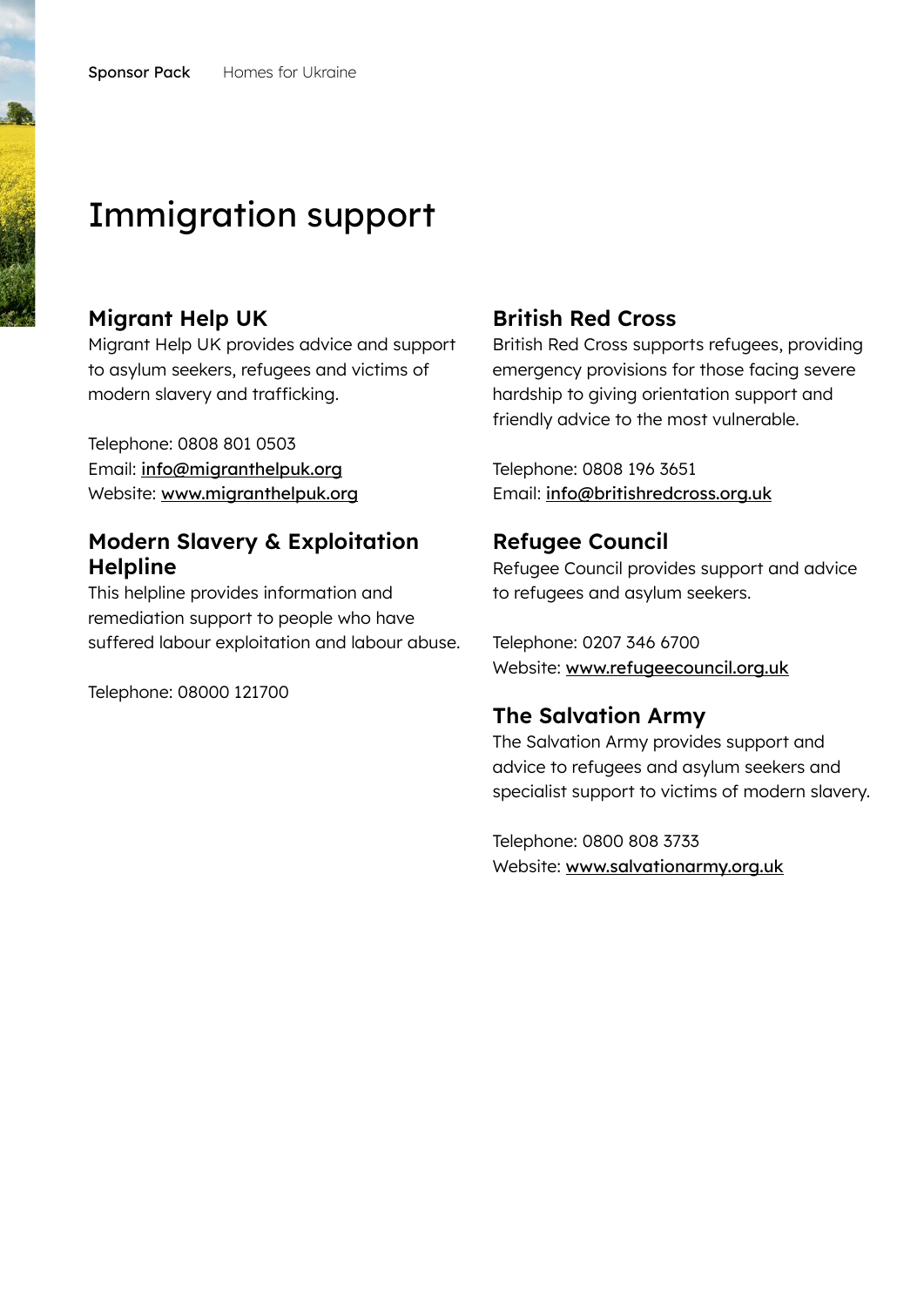# **Tendring**

Tendring district has the River Stour to the north, the North Sea to the east, and the River Colne to the south.

Experience traditional seaside resorts rich in history and quieter coastal paths bursting with nature and wildlife, all within reach by sustainable transport.

The River Stour passes through the Dedham Vale to meet the tidal waters of the estuary at Manningtree. Close by the station, you can enjoy views of the Suffolk Coast & Heaths Area of Outstanding Natural Beauty from the riverside.

## **Local services and support**

#### **Community Voluntary Services Tendring (CVST)**

Runs or supports a number of volunteer groups, such as befriending services, fitness groups and more. Website: [www.cvstendring.org.uk](http://www.cvstendring.org.uk) Telephone: 01255 425692

#### **Citizens Advice Tendring**

Website: [www.cabtendring.org](http://www.cabtendring.org) Telephone: 01255 377080 Address: 18 Carnarvon Rd, Clacton on Sea, Essex, CO15 6QF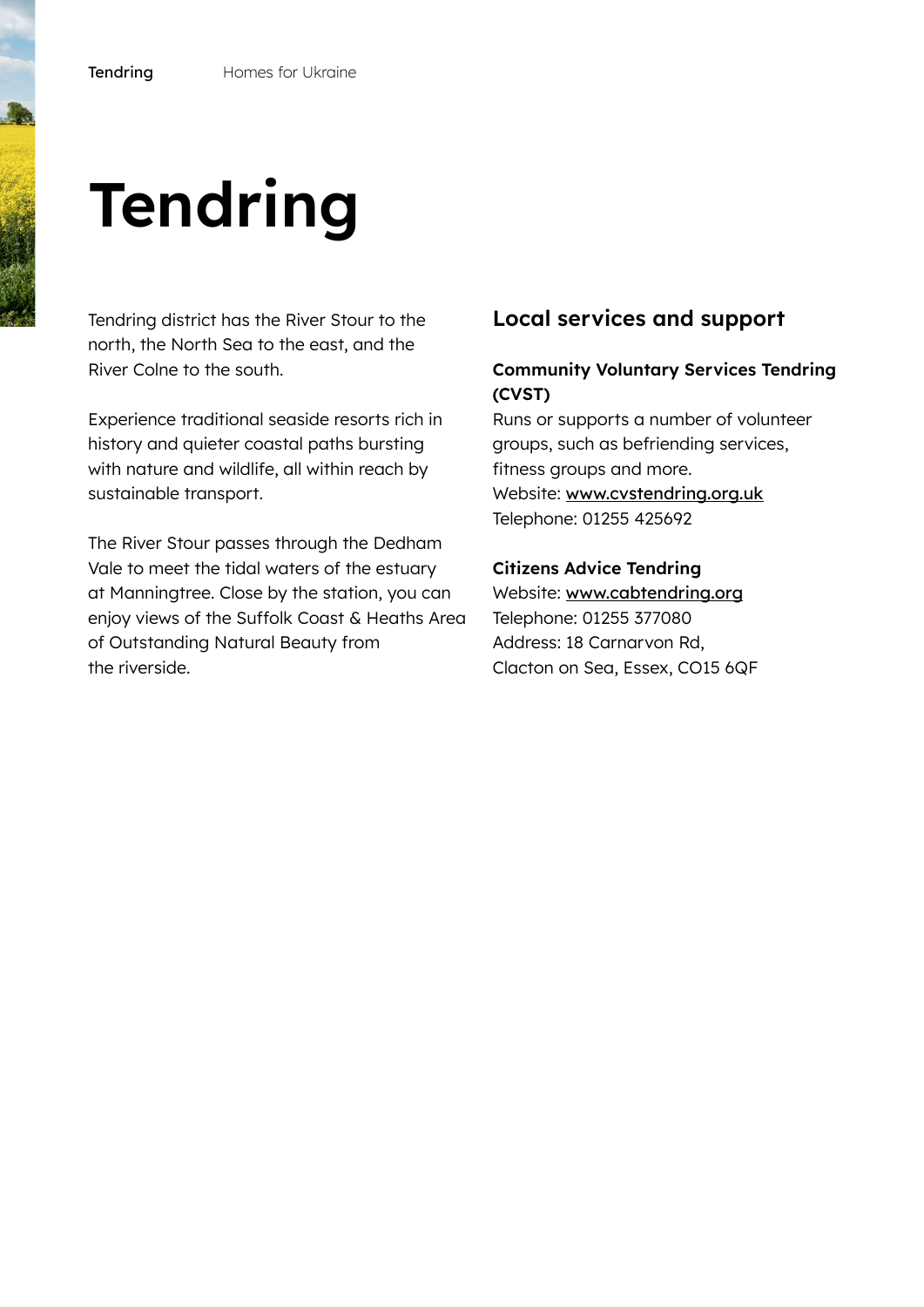#### **Leisure centres**

Our leisure centres are located in Clacton, Dovercourt and Walton-on-the-Naze and they're all easily accessible by public transport, with many offering free parking either on-site or nearby. Website: [www.tendringleisure.co.uk](https://www.tendringleisure.co.uk)

**Clacton Leisure Centre**

Vista Road, Clacton-on-Sea, Essex, CO15 6DB Opening times: Monday – Thursday, 06:30 - 21:30. Friday, 06:30 - 20:30. Saturday – Sunday, 07:30 - 17:30

Email: [clc@tendringdc.gov.uk](mailto:clc%40tendringdc.gov.uk?subject=) Telephone: 01255 686688 By bus: 2A, 97, 136, 137 By train: Clacton Railway Station

**Dovercourt Bay Lifestyles** Low Road, Harwich, Essex, CO12 3TA Opening times: Monday – Tuesday, 07:00 - 21:00. Wednesday – Friday, 07:00 - 20:30. Saturday – Sunday, 08:00 - 17:00

Email: [dsp@tendringdc.gov.uk](mailto:dsp%40tendringdc.gov.uk?subject=) Telephone: 01255 686176 By bus: 3, 18, 103, 104 By train: Dovercourt or Harwich Town

#### **Walton-On-The-Naze Lifestyles**

Princes Esplanade, Walton-On-The-Naze, Essex, CO14 8PZ Opening times: Monday – Thursday, 07:00 - 21:30. Friday , 07:00 - 21:00. Saturday – Sunday, 07:00 - 16:30

Email: [wonl@tendringdc.gov.uk](mailto:wonl%40tendringdc.gov.uk?subject=) Telephone: 01255 686829 By bus: 97, 98, 105 By train: Walton Railway Station

# **Libraries**

**Clacton Library**,

Station Road (opposite the Town Hall), Clacton-on-Sea, CO15 1SF

**Brightlingsea Library**, New Street, Brightlingsea, Colchester, C07 0BZ

**Harwich Library**, Upper Kingsway, Dovercourt, Harwich, CO12 3JT

**Manningtree Library**, High Street, Manningtree, CO11 1AD

**Walton on the Naze Library**, 52 High Street , Walton-on-the-Naze, CO14 8AE

For opening times visit: [libraries.essex.gov.uk/library-locations-and](https://libraries.essex.gov.uk/library-locations-and-opening-times)opening-times

**Things to do Princes Theatre** The Princes Theatre is a hub of entertainment that thrives on providing customer excellence.

Telephone: 01255 686633 (Option 1) Website: [www.princestheatre.co.uk](https://www.princestheatre.co.uk)

Address: Clacton Town Hall, Station Road, Clacton on Sea, Essex, CO15 1SE

**West Cliff Theatre** Telephone: 01255 43 33 44 (option 1) Email: [tickets@westcliffclacton.co.uk](mailto:tickets%40westcliffclacton.co.uk?subject=) Website: [www.westcliffclacton.co.uk](https://www.westcliffclacton.co.uk)

Address: West Cliff Theatre, Tower Road, Clacton-on-Sea, Essex, CO15 1LE